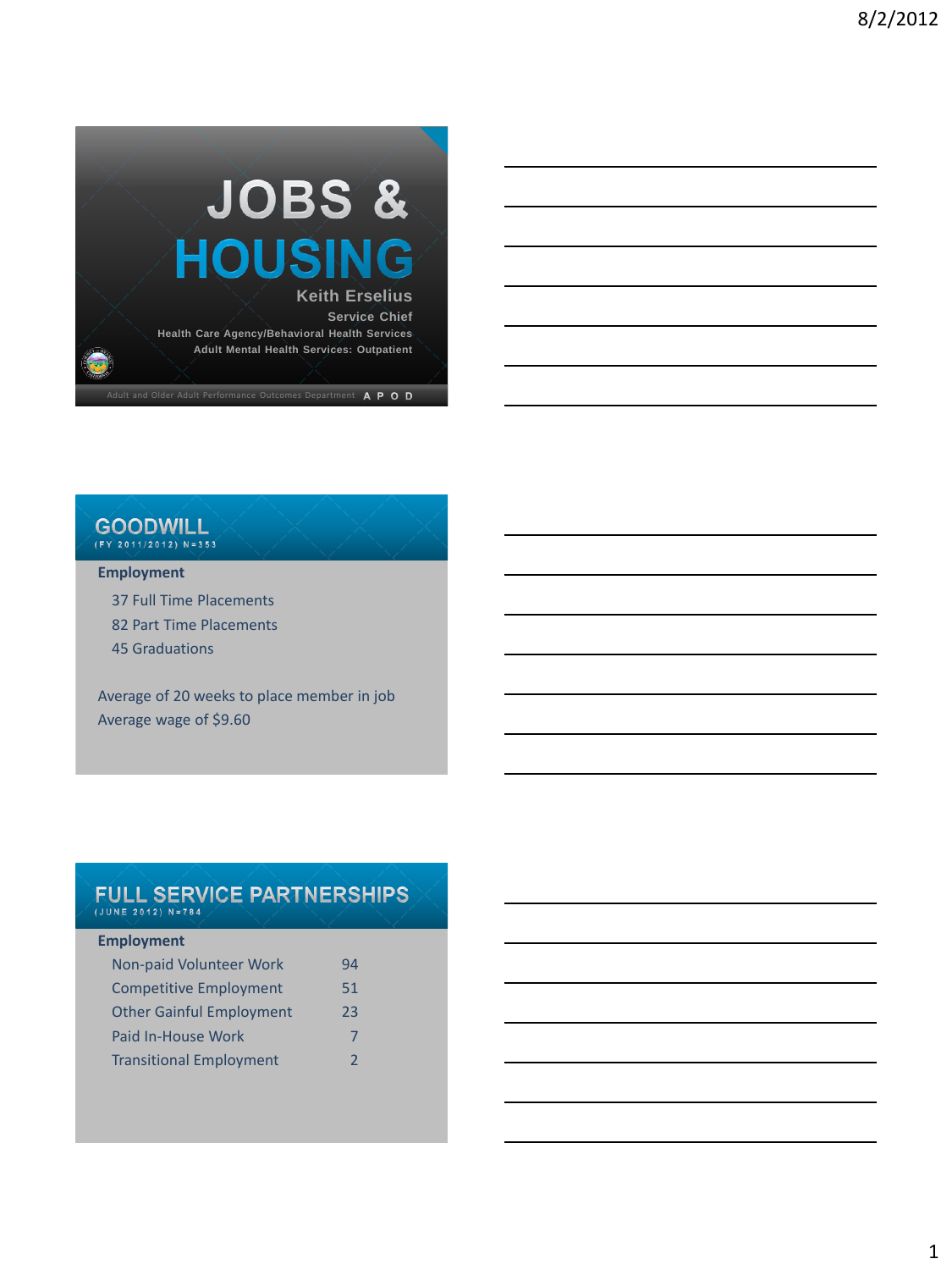## RECOVERY CENTERS

| <b>Employment</b>           |     |
|-----------------------------|-----|
| Full Time 34 Hrs +          |     |
| Independent                 | 133 |
| <b>Supported Employment</b> | 13  |
| Part Time < 34 Hrs          |     |
| Independent                 | 199 |

Supported Employment 38

Other Gainful Employment 23



## OUTREACH AND ENGAGEMENT

| <b>Living Arrangement At Initial Contact</b> |       |     |  |  |  |  |
|----------------------------------------------|-------|-----|--|--|--|--|
| • Homeless                                   | 8,027 | 67% |  |  |  |  |
| • Parent/Guardian                            | 1,719 | 14% |  |  |  |  |
| • Apartment                                  | 1,020 | 9%  |  |  |  |  |
| • Other                                      | 1,058 | 9%  |  |  |  |  |
| • Unknown                                    | 64    | 1%  |  |  |  |  |
| • Board & Care                               | 63    | 1%  |  |  |  |  |
|                                              |       |     |  |  |  |  |

|  |  | <u> 1989 - Johann Stoff, deutscher Stoff, der Stoff, der Stoff, der Stoff, der Stoff, der Stoff, der Stoff, der S</u> |
|--|--|-----------------------------------------------------------------------------------------------------------------------|
|  |  | <u> 1989 - Johann Stoff, deutscher Stoff, der Stoff, der Stoff, der Stoff, der Stoff, der Stoff, der Stoff, der S</u> |
|  |  | <u> 1989 - Johann Stein, marwolaethau a bhann an t-Albann an t-Albann an t-Albann an t-Albann an t-Albann an t-Al</u> |
|  |  |                                                                                                                       |
|  |  | <u> 1980 - Johann Barbara, martxa alemaniar argumento este alemaniar alemaniar alemaniar alemaniar alemaniar al</u>   |
|  |  |                                                                                                                       |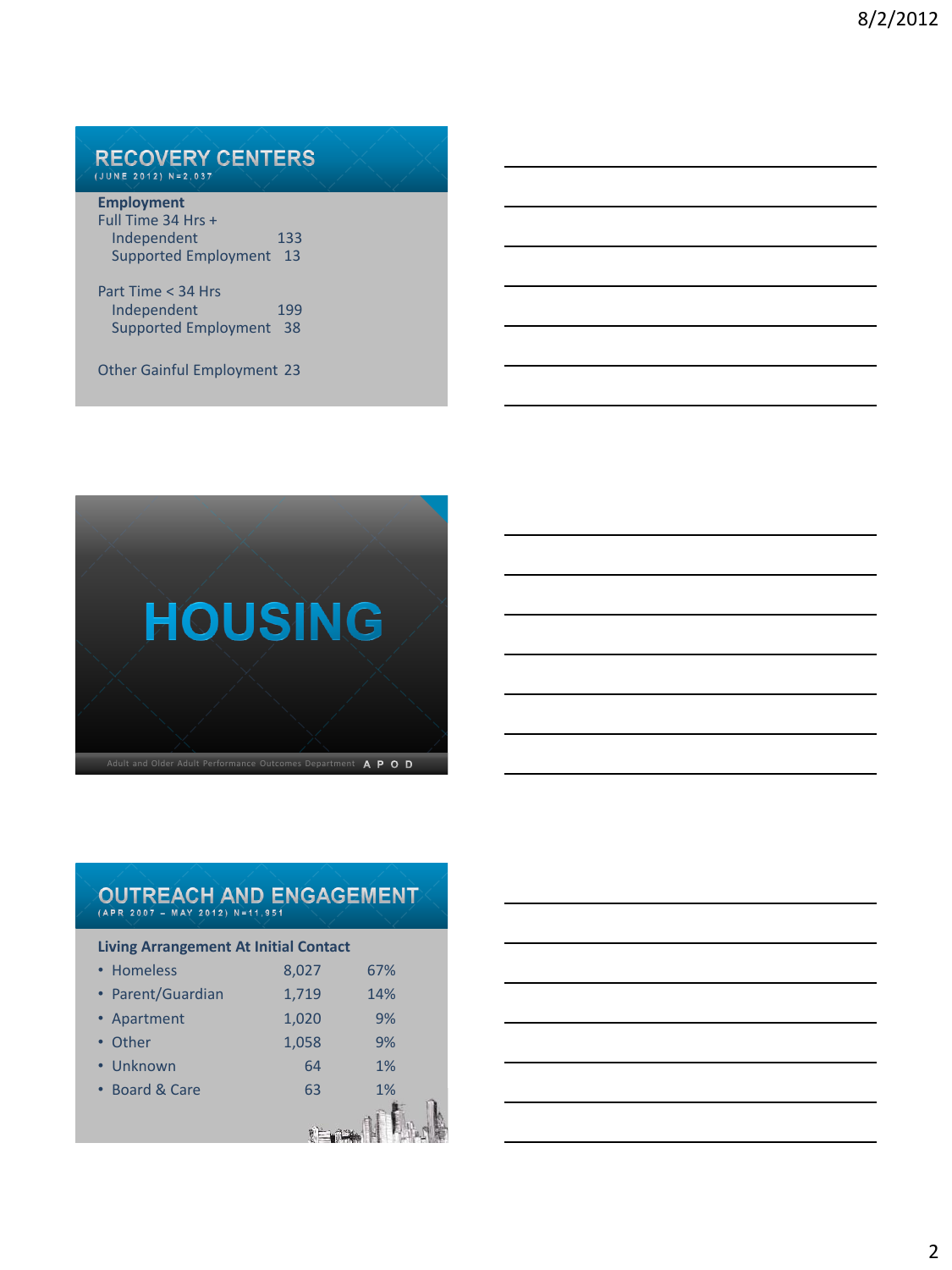### **CRISIS SERVICES CAT Evaluations**\* (Jan 2011 - Jun 2012) • Housed 2,844 78% • Homeless 673 19% • Unknown 108 3% **Crisis Residential** (Housing at Discharge FY 11/12) • Housed 141 92% • Homeless 11 8% \*Approximate  $\left\| \frac{1}{2} + \frac{1}{2} \right\|$

| <b>FULL SERVICE PARTNERSHIPS</b><br>(JUNE 2012) |              |     |  |
|-------------------------------------------------|--------------|-----|--|
| <b>Residential Status</b>                       |              |     |  |
| • General Housing                               | 332          | 45% |  |
| • Supervised Placement                          | 232          | 31% |  |
| • Homeless/Shelter                              | 60           | 8%  |  |
| • Family or Foster Care                         | 55           | 7%  |  |
| • Residential Programs                          | 20           | 3%  |  |
| • Incarcerated                                  | 16           | 2%  |  |
| • Hospitalized                                  | 15           | 2%  |  |
| • Other                                         | 15           | 2%  |  |
| • Unknown                                       | $\mathbf{1}$ | .1% |  |
|                                                 |              |     |  |

|      | the contract of the contract of the contract of the contract of the contract of                                         |  |                          |  |
|------|-------------------------------------------------------------------------------------------------------------------------|--|--------------------------|--|
|      |                                                                                                                         |  |                          |  |
| ____ | the contract of the contract of the contract of the contract of the contract of                                         |  |                          |  |
|      | <u> 1989 - Johann Harry Harry Harry Harry Harry Harry Harry Harry Harry Harry Harry Harry Harry Harry Harry Harry H</u> |  | <b>Contract Contract</b> |  |
|      |                                                                                                                         |  |                          |  |
|      |                                                                                                                         |  |                          |  |
|      |                                                                                                                         |  |                          |  |

### FULL SERVICE PARTNERSHIPS

 $(JUNE 2012) N=784$ 

#### **Housing Arrangement**

|   | Emergency                               | 18  | 2%  |  |
|---|-----------------------------------------|-----|-----|--|
|   | • Transitional                          | 256 | 33% |  |
|   | Permanent<br>$\bullet$                  | 333 | 44% |  |
|   | Other<br>$\bullet$                      | 71  | 9%  |  |
| ٠ | <b>Missing Data</b>                     | 87  | 11% |  |
|   | <b>Housing Funding</b>                  |     |     |  |
|   | <b>Independent Housing</b><br>$\bullet$ | 294 | 38% |  |
|   | • Shelter Plus Care                     | 134 | 18% |  |
|   | • FSP Subsidy                           | 130 | 17% |  |
| ٠ | <b>Not Applicable</b>                   | 94  | 12% |  |
| ٠ | <b>Missing</b>                          | 113 | 15% |  |
|   |                                         |     |     |  |